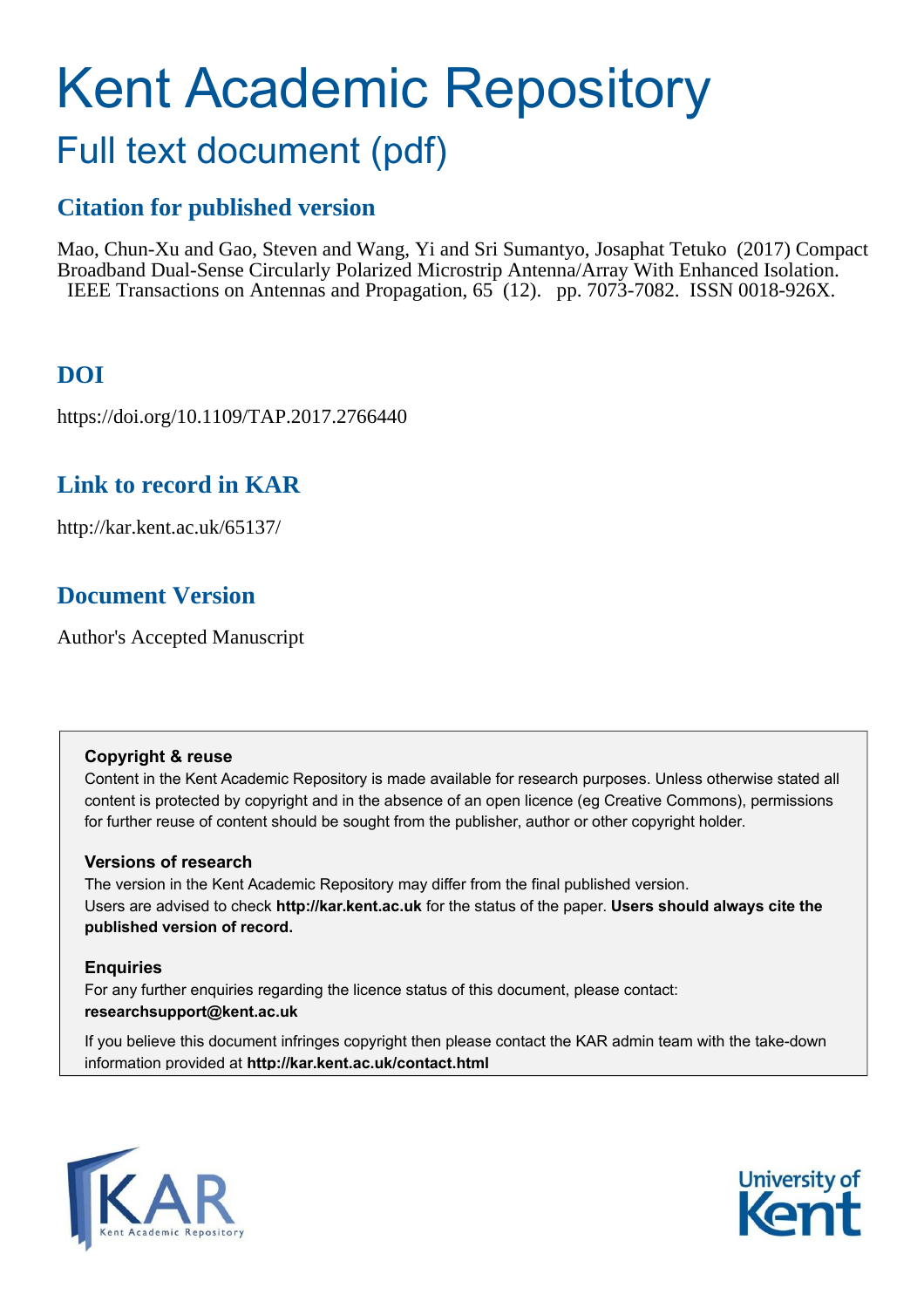## Compact Broadband Dual-Sense Circularly-Polarized Microstrip Antenna/Array with Enhanced Isolation

Chun-Xu Mao, Steven Gao, Senior Member, IEEE, Yi Wang, Senior Member, IEEE, and Josaphat Tetuko Sri Sumantyo, Senior Member, IEEE

**Abstract—This paper presents a novel method of designing the compact dual-sense circularly-polarized (CP) microstrip antenna/array with improved impedance bandwidth, axial ratio (AR) bandwidth and inter-polarization isolation. The left-hand and right-hand CP (LHCP/ RHCP) characteristics are achieved simultaneously by conceiving a vertically coupled resonant structure for the first time. Different from traditional methods, the antenna shows a compact size but exhibits the wide impedance and 3-dB AR bandwidths. For each input, two coupling paths are purposely designed to excite the TM10 and TM01-mode of the patch, respectively. By composing different coupling units in the two paths, an intrinsic ±90<sup>o</sup> phase difference over a broadband can be obtained, resulting in the broadband CP characteristics. In addition, a novel method of using the neutralization line between the two feeds is investigated to improve the isolation between the polarizations. Based on the dual-sense CP element, a 1 × 4 dual-sense CP array is composed to exemplify its potential applications in large arrays. Compared with traditional CP antennas, the proposed antennas have the advantages of compact size, simplified feed, broad impedance and 3-dB AR bandwidths, and improved isolation. Experimental results verify the predictions.** 

**Index Terms—Broadband, circularly-polarized (CP), compact, dual-sense, isolation, microstrip antenna, array antenna.** 

#### I. INTRODUCTION

CIRCULARLY polarized (CP) antennas have been widely<br>used in wireless communication systems due to their used in wireless communication systems due to their immunity of orientating the Tx/Rx antennas and the capacity of combating the multipath fading [1]. Dual-sense CP, as one of the diversity techniques, is always used to increase the channel capacity and link robustness [2]-[3]. Usually, the two polarizations are required to have a high isolation so as to improve the diversity performance. To meet the requirements of miniaturization and high data rate in modern portable

terminals, the antenna is also required to have a compact size and broad impedance/axial ratio (AR) bandwidths.

 A variety of dual-sense CP antennas have been reported in the past years. Dual-sense CP characteristics could be achieved by employing a wide rectangular slot [4] or a dielectric resonator [5] as the radiator. But these antennas suffer from the problems of bi-directional radiation and low gain, thus they are not suitable for array antenna designs. The dual-sense spiral antenna was proposed as the feed of a reflector antenna [6]. However, it has the problems of large volume, heavy weight and high profile. In [7]-[9], dual CP antennas were achieved using the waveguides. Similarly, these antennas have the disadvantages such as bulky structure, high weight, and difficulty for integration. Microstrip antenna is believed to be a candidate to achieve the CP antenna with unidirectional radiation, high gain, low profile and light weight. In [10], a compact CP microstrip patch antenna with wide impedance bandwidth and 3-dB AR bandwidth was proposed by stacking two asymmetrical patches. This method, however, is not suitable to achieve the dual-sense CP antenna and array.

 Dual-sense microstrip CP antennas were achieved by using a hybrid coupler [11] or using different feeding modes [12]. However, these traditional methods occupy large footprints and complicated feeding networks are required. Thus, they are not a good candidate in array antenna applications. In addition, these antennas suffer from the narrow impedance and 3-dB AR bandwidths. The dual-sense CP was also achieved by sequentially feeding the cross-shaped slots in the ground [13]- [15]. But the isolation between the two polarizations are always very poor (less than 10 dB). Dual-CP microstrip arrays were achieved by using the sequential rotation techniques [16]-[17]. This technique, however, demands a complex feeding/splitting network and it is not suitable for element design. In [18]-[19], broadband dual-sense CP antennas with a good isolation were reported at the expense of stacked patches, multi-layer feeds and high profile.

 In this paper, a novel method is proposed for the first time to achieve the broadband dual-sense CP microstrip antenna element and array with compact size, simplified feed and high isolation. First, the broadband dual-sense CP characteristics were studied by using the topologies of the antenna. The broad impedance and AR bandwidths are realized by employing a

Manuscript submitted on January 31, 2017; This work is supported by UK EPSRC grant EP/N032497/1 and YW is supported by UK EPSRC under Contract EP/M013529/1.

C. X. Mao and S. Gao are with School of Engineering and Digital Arts, University of Kent, CT2 7NZ, UK (email: cm688@kent.ac.uk).

Y. Wang is with the Department of Engineering Science, University of Greenwich, ME4 4TB, UK.

J. Sumantyo is with Center for Environmental Remote Sensing (CEReS), Chiba University, Chiba 263-8522, Japan.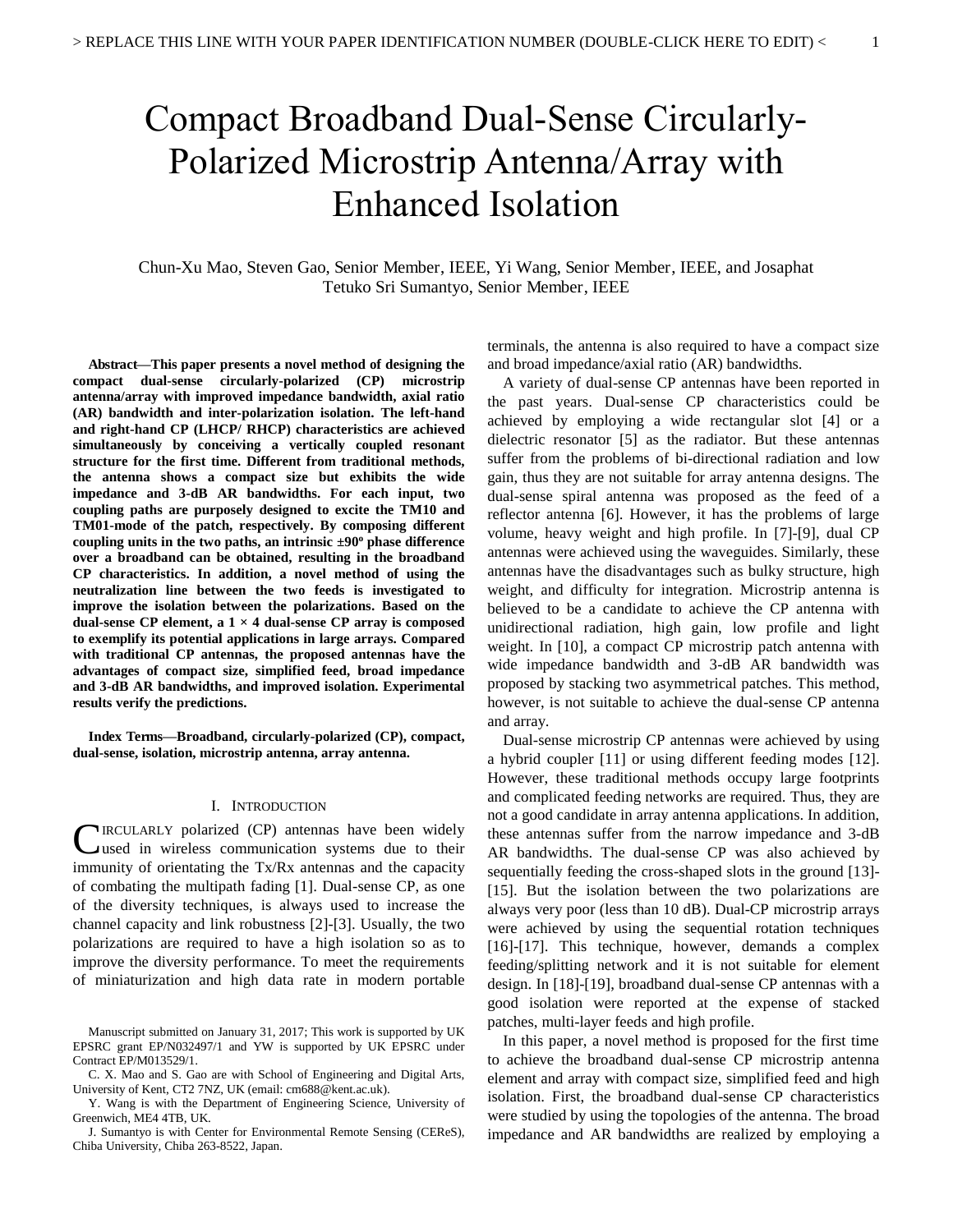

Fig. 1. Configurations of the proposed dual-sense microstrip CP antenna: (a) square patch on the top, (b) ground plane with inserted slots, (c) microstrip lines on the bottom, (d) side-view of the stacked configuration. Lg = 40 mm, Lp = 20 mm, Ls1 = 7.5 mm, Ls2 = 6.5 mm, Ls3 = 3.2 mm, Ls4 = 8 mm, Lr1 = 2.8 mm, Lr2 = 3.6 mm. Lc1 = 5 mm, Lc2 = 18 mm,  $W_s = 0.5$  mm,  $Lf = 13.2$  mm,  $Wf = 1.8$  mm,  $H1 = 0.8$  mm,  $h2 = 4$  mm,  $h3$  $= 0.254$  mm.

novel vertically coupled resonator-based structure and the intrinsic 90° phase difference between the two coupling paths [20]. Then, a neutralization line is used to improve the isolation between the two polarizations. To verify the concept, an antenna element and a  $1 \times 4$  array were devised and tested. The measured results show that the proposed antenna/array has a good performance in terms of impedance bandwidth, 3 dB AR bandwidth, isolation, and radiation patterns.

This paper is organized as follows. Section II presents the

configuration of the proposed antenna and the design methods. Section III illustrates the approaches of improving the isolation. Section IV summarizes the simulated and measured results of the element and the array antenna, followed by conclusions in Section V.

#### II. ANTENNA IMPLEMENTATION

#### A. Configuration

 Fig. 1(a)-(d) show the configurations of the proposed broadband dual-sense CP microstrip antenna element. The antenna has a stacked structure. The radiation element is a regular square patch, which is printed on the top layer of the upper substrate, as shown in Fig. 1(a). The dimension of the patch Lp is approximate a half guide wavelength at the designated operation frequency  $f_0$ ,  $f_0 = 5.3$  GHz. Fig. 1(b) shows the layout of ground plane, which is placed on the top layer of the lower substrate. Three U-shaped slots are inset in the ground plane. The central U-slot has the identical resonant frequency as the patch  $(f_0)$ . The two U-slots on the both sides, which is shorter than the center one, have a different resonances. The center U-slot is used to excite the TM10 mode of the patch while the lateral slots are used to excite the TM01-mode. It should be noted that the functions of these Uslots are different, which will be detailed in the Part-B.

 The feeding networks of the dual-sense CP are printed on the bottom layer of the lower substrate, as shown in Fig. 1(c). A hairpin resonator is integrated at the end of each microstrip line, which also has the same resonance as the patch. The two microstrip feeds are connected using a neutralization line, which is used to improve the isolation between the two polarizations/ports. The operation principles of the neutralization line will be investigated in Section-III.

 Fig. 1(d) shows the stacked configuration of the proposed antenna. The patch, U-shaped slots and the feeding networks are stacked and vertically coupled together. Such a structure can not only reduce the antenna size but also significantly improve the impedance and AR bandwidths [21]-[22]. Between the two substrates, a foam with thickness of 4 mm is inserted as a spacer. RO 5880 with a permittivity of 2.2 and loss tangent of 0.0009 is used as the upper substrate while RO 4003C with a permittivity of 3.55 and loss tangent of 0.0027 is used as the lower substrate.

In this work, the patch, central U-slot and hairpins are halfwavelength resonators. All these resonant structures are designed to resonate at the same frequency and vertically coupled to form a 3rd-order resonant circuit, producing a broad impedance bandwidth. These dimensions can be approximately derived using the following equations,

$$
Lp \approx \frac{c}{2 f_0 \sqrt{\varepsilon_{\text{eff1}}}}
$$
 (1)

$$
Ls1 + 2 \times Ls2 = \frac{c}{2 f_0 \sqrt{\varepsilon_{\text{eff 2}}}}
$$
 (2)

$$
L_{t1} + 2 \cdot L_{t2} \approx \frac{c}{2 f_0 \sqrt{\varepsilon_{eff3}}} \tag{3}
$$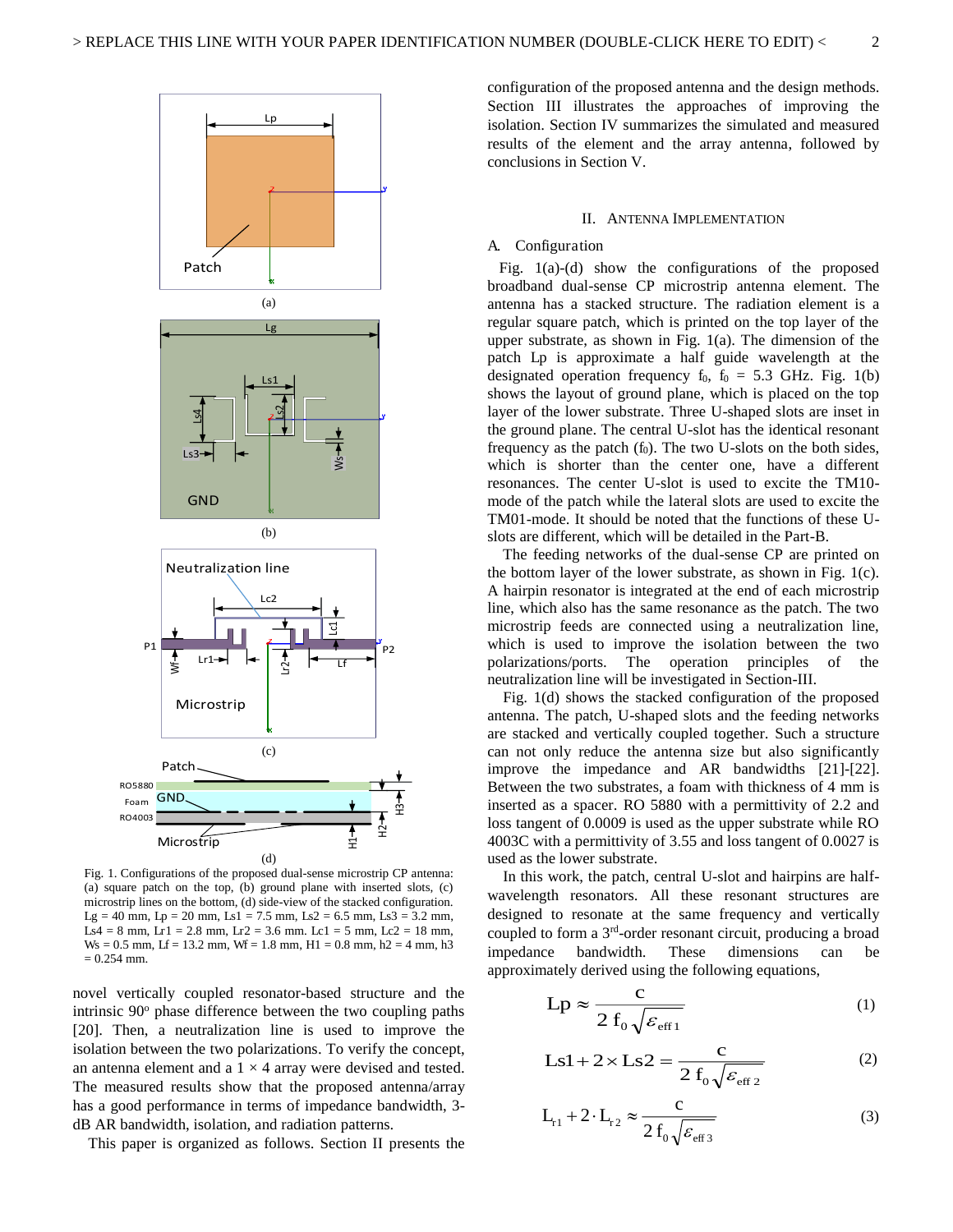

Fig. 2. Resonator-based topology of the proposed dual-sense CP antenna.



Fig. 3. Current distribution on the ground plane when P1 is excited: (a) t  $= 0$ ; (b) t = T/4.

where  $\epsilon_{\text{eff1}}$ ,  $\epsilon_{\text{eff2}}$ ,  $\epsilon_{\text{eff3}}$  are the effective permittivity of patch, slot lines and microstrip, respectively. c is the velocity of light in free space. It should be noted that the length of the hairpin is dramatically different due to the loading effect of the coupling slot. The optimization was performed using the high frequency structural simulator (HFSS 15) and the optimized parameters are also given in the caption of Fig. 1.

#### B. Generation of dual-sense CP

Since the proposed dual-sense CP antenna consists of multiple resonant units, it can be illustrated using a resonatorbased topology, as shown in Fig. 2. The resonators are represented by the circles, whereas the solid lines between them indicate the mutual couplings. The coupling between the resonators can be modelled by an admittance inverter J with an innate and identical  $90^\circ$  phase delay [23]-[24]. As can be observed, the patch, the central U-slot and the hairpins are equivalent to resonators with the same resonance  $f_0$ . The two ports (P1, P2) operate at RHCP and LHCP, respectively. These two polarizations share the same patch and the center U-slot. The dash line on the bottom denotes the neutralization line. It should be noted that the two lateral U-slots in Fig. 1 have the different resonances, and thus they are not served as the resonant components here, but the coupling structures.



Fig. 4. Resonator-based topologies: (a) left half topology for RHCP; (b) right half topology for LHCP.

These two U-slots are represented by the lines between the patch and the hairpin resonators.

To achieve the CP characteristics, two coupling paths between the hairpin and the patch are purposely devised. The first one is via the U-slot at the center, which is oriented to excite the radiation mode in X-axis direction, TM10-mode. The other is via the lateral U-slot, which is oriented to excite the mode in Y-axis direction, TM01-mode. To produce the required broadband CP, the amplitudes of the two modes should be balanced and with a  $\pm 90^\circ$  phase difference. The amplitudes of the two coupling paths can be controlled by adjusting the relative position between the central slot and the hairpin resonator, denoted as Lf in Fig. 1. On the other hand, due to the two paths contains different coupling units (inverters), the antenna has the intrinsic  $90^\circ$  phase difference over a broadband. Fig. 3 shows the current distribution on the ground plane when P1 is excited. When  $t = 0$ , the U-slot on the left is active and strong current flows along the slot, as shown in Fig. 3(a). In contrast, the U-slot at the center is inactive. When  $t = T/4$ , as shown in Fig. 3(b), the current around the left U-slot is vanished and strong current emerges around the central U-slot. Where, t and T are the time and the period of a circle, respectively. This current distribution shows that a 90<sup>o</sup> phase difference is generated between the two coupling paths. It should be noted that the 90° phase difference is originated from the different coupling units along the two transmission paths and thus this innate feature can be applied in a broadband.

The other important contributions of this work is that the LH and RH dual-sense CP can be simultaneously achieved within a compact footprint by elaborately configuring the resonant units and couplings. To illustrate it, the topology in Fig. 2 is split-up along the symmetry axis, generating two  $3<sup>rd</sup>$ order resonant circuits, as shown in Fig. 4(a) and (b). It is noted the U-slot resonator at the center and the patch are shared by LHCP and RHCP simultaneously, thus they are regarded as the  $2<sup>nd</sup>$  and the  $3<sup>rd</sup>$  resonators of the two circuits. For each polarization, there are two coupling paths from the input to the patch. When P1 is excited, as shown in Fig. 4(a), the first path contains one inverter (90°) whereas the second one contains two inverters  $(90^\circ+90^\circ)$ . Thus, an inherent phase difference of 90° is obtained, resulting in RHCP. When P2 is excited, as shown in Fig.  $4(b)$ , an  $180^\circ$  phase is added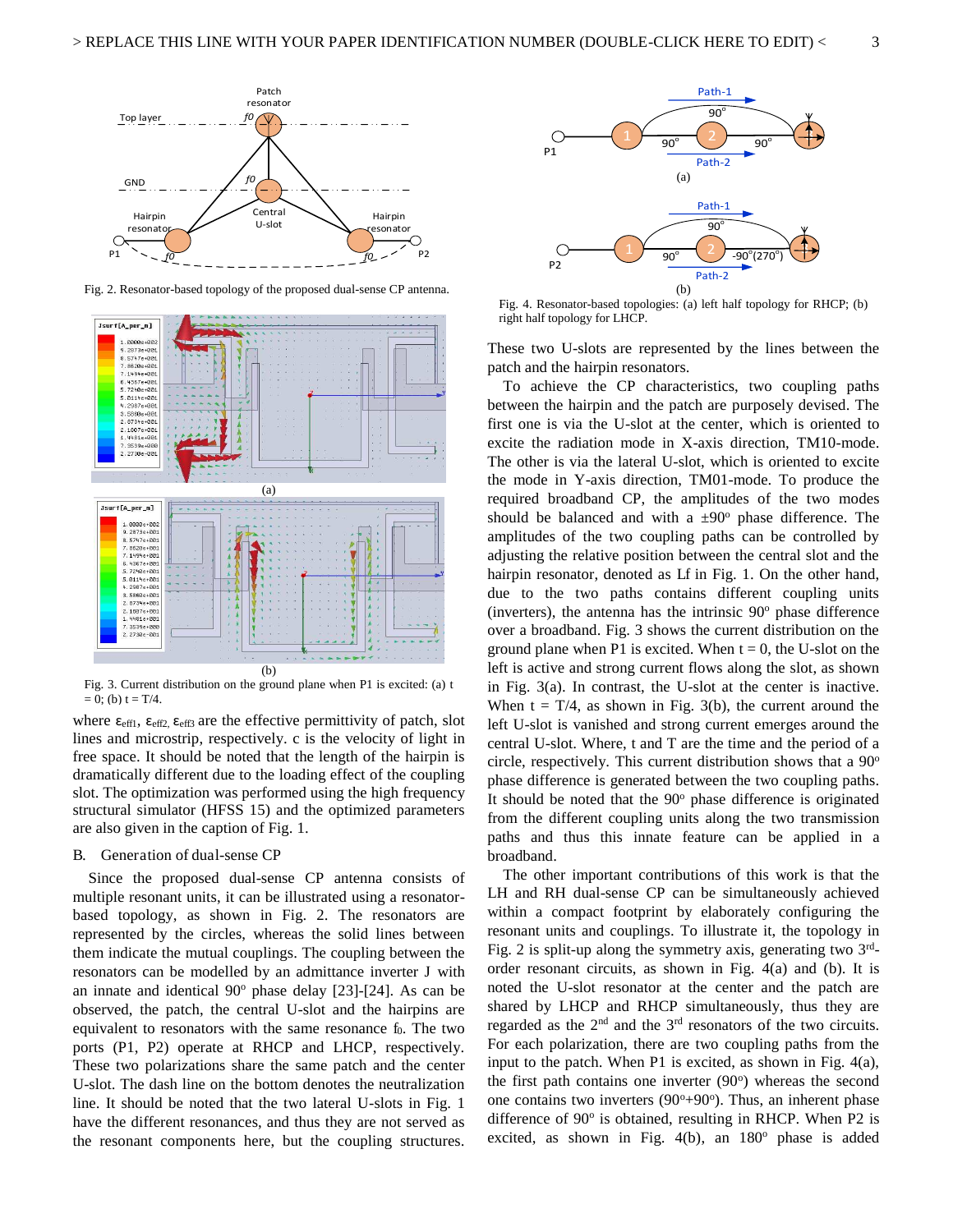

Fig. 5. Simulated current distribution on the patch at 5.4 GHz: (a)  $t = 0$ , port-1 is excited, (b)  $t = T/4$ , port-1 is excited, (c)  $t = 0$ , port-2 is excited (d)  $t = T/4$ , port-2 is excited.



Fig. 6. Simulated results of the proposed antenna with different lengths of the feeds: (a) AR, (b) S-parameters.

between the resonator-2 and patch due to the physical orientation reversal of the central U-slot resonator. As a result, a  $270^{\circ}$  (-90°) phase is generated between the two coupling paths, resulting in the LHCP.

Fig. 5 shows the simulated current distribution on the patch at 5.4 GHz when P1 and P2 is excited, respectively. When P1 is excited, as can be observed from Fig.  $5(a)-(b)$ , the current direction on the patch is changed from  $-X$  direction to  $-Y$ direction when t changes from 0 to T/4, exhibiting the RHCP characteristics. When P2 is excited, however, the rotation of the current on the patch is reversed, exhibiting the LHCP characteristics, as shown in Fig. 5(c)-(d).



Fig. 7. Simulated AR patterns of the antenna in  $\varphi = 0^\circ$  and 90° planes.



Fig. 8. Equivalent circuit of the two-port feeding network of the antenna.

#### C. Impedance bandwidth and AR bandwidth

 To maintain a good CP characteristic over a broad bandwidth, the two coupling paths are required to have the similar power level. This balance power can be achieved by controlling the coupling strengths between the resonators. In this work, due to the lateral U-slots are perpendicular with the hairpin resonators at the center sections, the path-1 has a stable coupling strength. The coupling strength of the path-2, however, can be controlled by adjusting the distance between the hairpin resonator and the center U-slot. In this way, the two coupling paths can be balanced.

 Fig. 6(a)-(b) show the simulated AR and S-parameters of the proposed antenna respectively with the different relative position between the slot and the hairpin, denoted as Lf in Fig. 1. As can be seen from Fig. 6(a), when Lf decreases from 13.6 to 13 mm, the value of AR is reduced and a 3-dB AR bandwidth from 4.85 to 5.95 GHz (FBW =  $20\%$ ) is achieved. Viewing from Fig. 6(b), the antenna exhibits a broad impedance bandwidth from 4.7 to 5.9 GHz. This broadband characteristic is achieved due to the multi-resonant structure employed in the design. It is observed that the impedance matching is deteriorated as Lf decreases. As a trade-off between the AR and impedance bandwidths,  $Lf = 13.2$  mm was chosen. Fig. 7 shows the simulated AR patterns of the proposed antenna in  $\varphi = 0^{\circ}$  and 90° planes, respectively. As can be seen, the antenna shows a very good AR performance in the broadside direction with the  $3$  dB width over  $140^\circ$ .

#### III. ISOLATION IMPROVEMENT

#### A. Neutralization line

 Although the dual-sense CP characteristics are achieved within a compact footprint, the antenna suffers from a poor isolation between the two polarizations/ports. This is mainly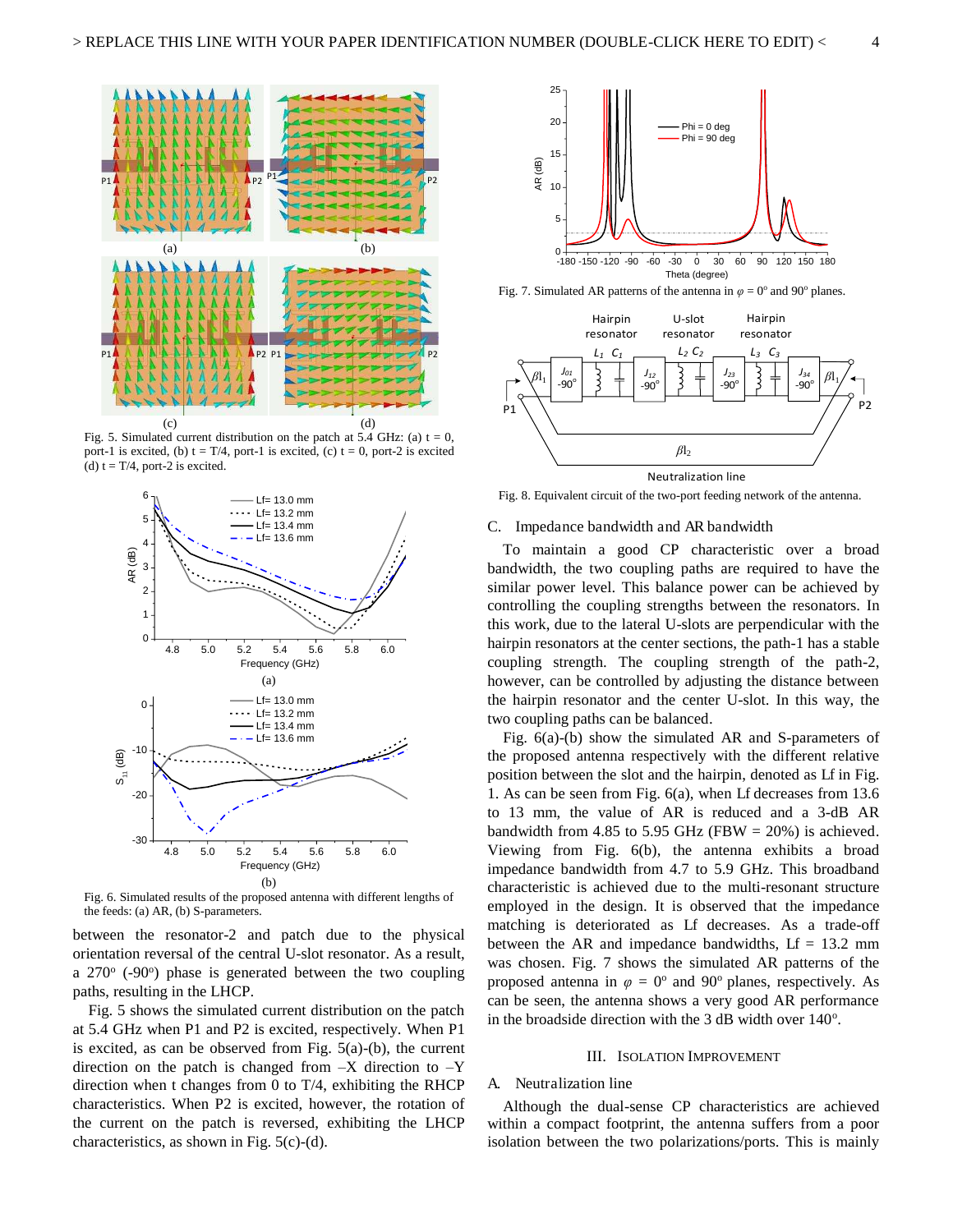

Fig. 9. Comparison of the S-parameters: (a)  $S_{12}$  with different lengths of the neutralization line; (b)  $S_{11}$  with or without the neutralization line.

attributed to the shared U-slot resonator at the center. As can be observed from Fig. 2, there exists a transmission path between the two hairpin resonators via the central U-slot resonator. This inter-coupling will deteriorate the performance of the polarization diversity. In this section, the method of improving the isolation is investigated.

 Fig. 8 shows the equivalent circuit of the two-port feeding network of the proposed antenna (without the patch). The hairpin resonators, U-slot resonator are represented using a shunt LC resonator, while the couplings between the resonators as well as the couplings between the feeds and resonators are modeled using a J-inverter with a phase delay of  $\Delta \varphi = 90^\circ$ . The neutralization line is modelled using a transmission line with the total length of  $l_2$ . There are totally two transmission paths between the two ports. The first one is through the coupled resonators and the other is via the neutralization line. Based on the equivalent circuit, the total phase delays of the two paths can be approximately calculated,

$$
\varphi_{\text{total-1}} = 2 \cdot \beta \cdot l_1 + 4 \cdot \Delta \varphi \tag{4}
$$

$$
\varphi_{\text{total-2}} = \beta \cdot l_2 \tag{5}
$$

$$
l_2 = 2 \cdot Lcl + Lc2 \tag{6}
$$

where  $\varphi_{\text{total-1}}$  and  $\varphi_{\text{total-2}}$  are the total phase delays of the transmission path-1 and path-2, respectively,  $l_1$  is the distance between the junction and the hairpin resonator,  $l_2$  is the total length of the neutralization line.

 To cancel the coupled electromagnetic components at the output and improve the isolation between the two ports, the phase delays of the two transmission paths should be reversed at the junction of the output,

$$
\varphi_{\text{total}-1} - \varphi_{\text{total}-2} \approx \pi \tag{7}
$$

This equation can be realized by adjusting the length of the neutralization line. Fig. 9 compares the simulated Sparameters of the antenna with and without the neutralization



Fig. 10. Current distribution on the ground and the feed lines of the proposed dual-sense CP antenna when P1 is excited: (a) without neutralization line, (b) with neutralization line.

line. As can be seen from Fig. 9(a), the antenna without the neutralization line shows a good isolation performance only in a narrow band with a pole observed at around 5.35 GHz. The isolation is dramatically deteriorated as the frequency moves to the lower or higher bands. When the neutralization line is employed in this work, an additional pole is introduced and which moves to the higher band as the Lc1 decreases, resulting in a broadband improved isolation performance. When  $Lc1 =$ 5 mm, two poles are observed at 5.2 and 5.7 GHz, respectively, producing a wideband isolation over 20 dB from 5.1 to 5.85 GHz. Although the neutralization line is beneficial to improve the isolation, it has a slight effect on the performance of the  $S_{11}$ , as shown in Fig. 9(b). The reflection coefficient increases by about 2 dB in the designated band.

#### B. Current distribution

 Fig. 10 compares the simulated current distribution on the ground and feed lines of the proposed dual-sense CP antenna when P1 is excited. As can be seen from Fig.  $10(a)$ , strong current emerges on the feed of P2 when the neutralization line is removed, indicating a poor isolation between the two ports. When the neutralization line is introduced, as shown in Fig. 10(b), a strong current is emerged on the neutralization line and the current on the P2 is significantly reduced, showing an improved isolation between the two ports.

 To explain the mechanism for improving the isolation, the current magnitude as well as the phase features on the feed and the neutralization line are presented in Fig. 11. It is observed that there is strong current on the feed line and the neutralization line, as shown in Fig. 11(a). At the junction section, the current from the feed flows into the junction, while the current from the neutralization line flows out. This reversed current component introduced from the neutralization results in the cancelation of the current at the junction and therefore the output. When the neutralization line is removed, as shown in Fig. 11(b), the current on the feed directly transfers to the output, leading to a poor isolation between the two ports/polarizations.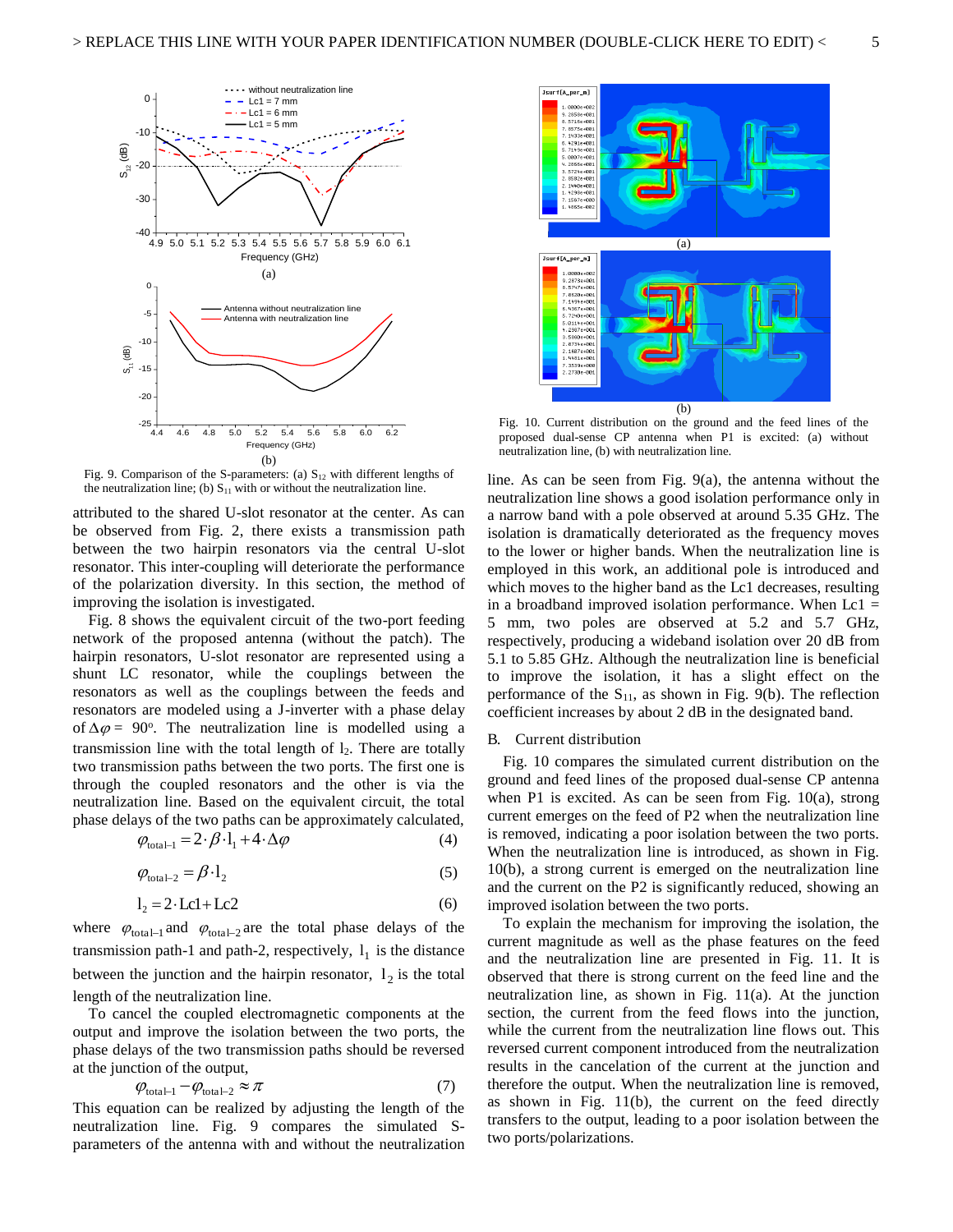

Fig. 11. Simulated current distribution on the feed of the LHCP (P2) when RHCP (P1) is excited: (a) with neutralization line, (b) without neutralization line.



Fig. 12. Prototype of the broadband dual-sense CP antenna element: (a) front view, (b) back view.

#### IV. PROTOTYPES AND RESULTS

#### A. Dual-sense CP antenna element

The proposed broadband dual-sense CP antenna element was fabricated and the prototype is shown in Fig. 12. The antenna was measured using Anritsu 37397C vector network analyzer. Fig. 13 shows the simulated and measured Sparameters of the antenna element. Thanks to the symmetry, the antenna has the similar impedance characteristics for the two polarizations. The measured impedance bandwidth is from 4.7 to 6.15 GHz (FBW =  $26.8\%$ ), which is slightly wider than the simulations. The antenna also exhibits the high isolation from 5 to 5.9 GHz with the measured  $S_{12}$  below to -17 dB in the band. The discrepancy between the measured and simulated results is attributed to the fabrication and assembly tolerances.

Fig. 14(a)-(b) show the simulated and measured AR of the proposed dual-sense CP antenna element in the broadside direction when P1 and P2 are excited, respectively. Owing to the symmetry, the antenna exhibits the consistent AR



Fig. 13. Simulated and measured S-parameters of the proposed broadband dual-sense CP antenna element: (a) reflection coefficient, (b)  $S_{12}$ .



Fig. 14. Simulated and measured AR of the proposed dual-sense CP antenna element: (a) port-1 is excited, RHCP, (b) port-2 is excited, LHCP.

characteristics when the two polarizations/ports are excited. The measured 3-dB AR bandwidths of the RHCP and LHCP are from 4.9 to 5.95 GHz and 4.85 to 6 GHz, respectively. The measured results agree reasonably well with the simulations.

Fig. 15 shows the simulated and measured normalized radiation patterns of the proposed dual CP antenna element at 5.4 GHz when P1 is excited. The measured results agree well with the simulations, showing a good RHCP radiation performance with the maxima in the broadside direction. The measured cross polarization discrimination (XPD) in the two orthogonal planes are over 20 dB. The discrepancy is mainly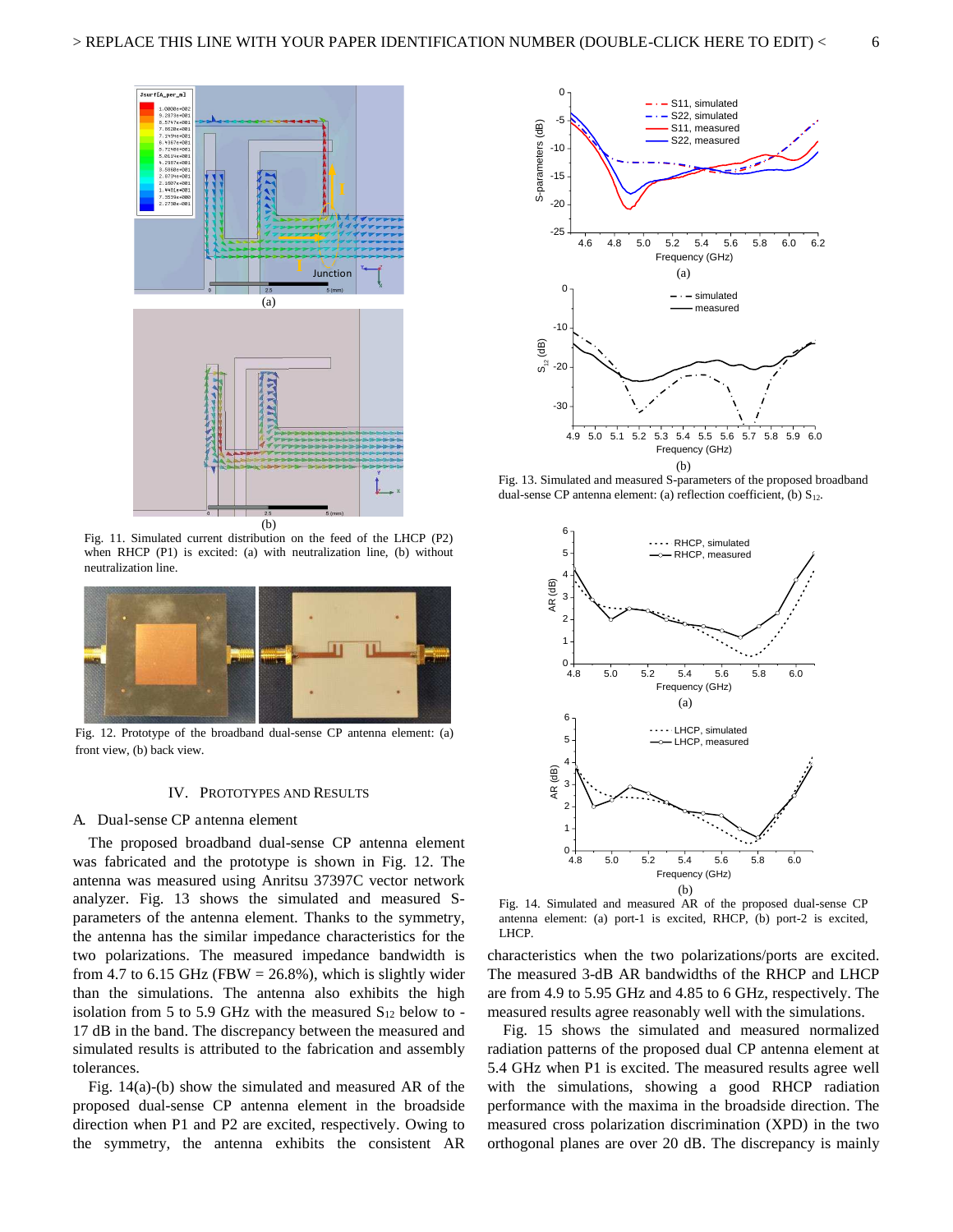

Fig. 15. Measured and simulated normalized radiation patterns of the antenna element at 5.4 GHz when P1 is excited: (a)  $\varphi = 0^{\circ}$ , (b)  $\varphi = 90^{\circ}$ .



Fig. 16. Measured and simulated normalized radiation patterns of the antenna element at 5.4 GHz when P2 is excited: (a)  $\varphi = 0^\circ$ , (b)  $\varphi = 90^\circ$ .

caused by measurement tolerance. Fig. 16 shows the simulated and measured normalized radiation patterns in the two orthogonal planes when P2 is excited. In contrast, the antenna exhibits the LHCP radiation in the broadside direction with the XPD over 18 dB. Due to the intrinsic radiation characteristics of the slot couplings and hairpin resonators, the antenna suffers from a problem of the backward radiation in a broadband.

#### B. Dual-sense CP array antenna

 Owing to its compactness, the proposed dual-sense CP element is very suitable for the large array applications. As a proof-of-concept, a  $1 \times 4$  small array is constructed here, as the prototype shown in Fig. 17. The proposed antenna has a small distance of 30 mm (0.53 wavelength at 5.3 GHz) between the elements for reducing the side-lobes of the array. To reduce the potential congestion of the feeding network in a large array, the serial-feed method is exemplified here. The transmission lines between two adjacent elements are bent to meet the 360° phase delay (around 33 mm). Fig. 18 shows the simulated and measured S-parameters of the proposed array antenna. Due to the symmetry, the antenna has a consistent reflection coefficients at the two ports (polarizations). The impedance bandwidth is measured from 4.65 to 5.9 GHz  $(FBW = 25\%)$ , which is slightly wider than the simulations. An excellent isolation of over 19 dB is achieved from 4.7 to 5.85 GHz. The minor discrepancy between the measured and simulated results is caused by fabrication tolerances.

 Fig. 19(a)-(b) show the simulated and measured AR of the proposed dual-sense CP antenna array in the broadside direction when P1 and P2 are excited, respectively. The measured 3-dB AR bandwidth is from 4.9 to 5.5 GHz when P1 is excited (RHCP radiation). When P2 is excited (LHCP radiation), the 3-dB AR bandwidth is measured from 4.9 to 5.55 GHz. The measured results are slightly higher than the



Fig. 17. Prototype of the dual-sense CP antenna array: (a) front view, (b) back view.



Fig. 18. Simulated and measured S-parameters of the proposed broadband dual-sense CP antenna array.



Fig. 19. Simulated and measured AR of the proposed dual-sense CP antenna array: (a) port-1 is excited, RHCP, (b) port-2 is excited, LHCP.

simulations, which may be caused by the assembly and measurement tolerances.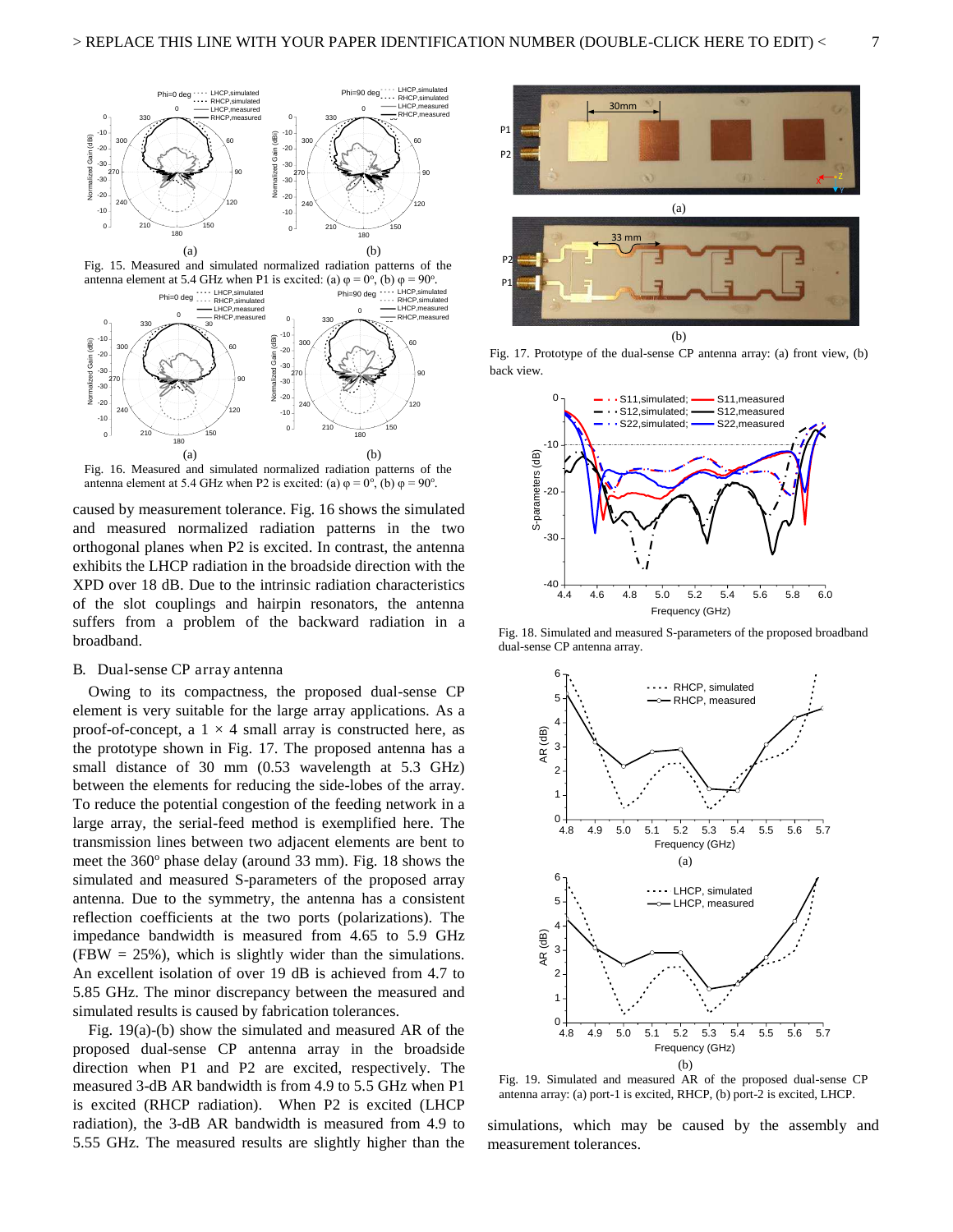





Fig. 21. Measured and simulated normalized radiation patterns of the antenna array at 5.3 GHz when P2 is excited: (a)  $\varphi = 0^\circ$ , (b)  $\varphi = 90^\circ$ .



Fig. 22. Measured and simulated antenna gains of the proposed antenna element and array as well as the simulated radiation efficiency of the array.

Fig. 20 shows the simulated and measured normalized radiation patterns of the proposed dual CP array antenna at 5.3 GHz when P1 is excited. The measured results agree well with the simulations, showing that the antenna has a good RHCP radiation performance in the broadside direction. The measured XPD in the two orthogonal planes are over 25 dB. The discrepancy of the backwards radiations is mainly caused by blockage of the measurement devices. Fig. 21 shows the simulated and measured normalized radiation patterns at 5.3 GHz when P2 is excited. Reversely, the antenna exhibits the LHCP radiation in the broadside direction with the XPD over 20 dB.

The simulated and measured gains of the proposed antenna element and array are shown in Fig. 22. Both the element and array have the stable gain responses over a broadband from 4.9 to 5.7 GHz. At the center frequency 5.3 GHz, the gains of the element and array are around 7.9 and 11.3 dBic, respectively. The simulated results also show that the antenna array has a high radiation efficiency over 90% in the designated bands.

 Table I compares the proposed dual-sense CP antenna with other reported methods of achieving the dual-sense microstrip CP antennas in [11]-[12], [14] and [16]. This comparison mainly focuses on the realization method, antenna size, thickness, impedance bandwidth, AR bandwidth and isolation between the two ports/polarizations. Compared with the antennas in [11] and [12], the impedance, 3-dB AR bandwidths, and isolation are significantly increased. The antennas in [14] and [16] have the good bandwidths, but they suffer from large element dimension or poor port isolation. For the proposed antennas, though the antenna element has the similar size as the other reported works, the size can be significantly reduced when it is used to conceive an array antenna. The isolations of the proposed element and array are higher than 17 and 19 dB, both of which are much higher than the reported dual-sense CP antennas/arrays.

#### V. CONCLUSION

 This paper proposes an entirely new technique to realize the compact dual-sense CP microstrip antenna/array over a broadband. By introducing two coupling paths, two orthogonal CP characteristics are achieved without using the traditional power dividers and phase shifters. In addition, the isolation between the two polarizations is improved by employing a neutralization technique between the two ports. A  $1 \times 4$  array antenna is conceived based on the proposed element to exemplify its potential applications in array antenna designs. Compared with traditional dual-sense CP antenna, the proposed antenna exhibits the compact size, improved impedance bandwidth, 3-dB AR bandwidth, and isolation between the ports/polarizations.

#### **REFERENCES**

S. Gao, Q. Luo and F. Zhu, "Circularly polarized antennas," Hoboken, NJ, USA: Wiley, 2013.

| 11 D D D 1<br>COMPARISON WITH OTHER REPORTED DUAL-SENSE MICROSTRIP CP ANTENNAS |                              |                |                                  |                        |                       |                |                |
|--------------------------------------------------------------------------------|------------------------------|----------------|----------------------------------|------------------------|-----------------------|----------------|----------------|
| Antennas                                                                       | Realization method           | Thickness      | Element size                     | Impedance<br>bandwidth | $3-dBAR$<br>bandwidth | Isolation (dB) | $XPD$ ( $dB$ ) |
| [11]                                                                           | hybrid coupler               | $0.073\lambda$ | $0.7\lambda \times 0.7\lambda$   | 2.3%                   | 2.0%                  | 10             | 15             |
| $[12]$                                                                         | different excitation modes   | $0.026\lambda$ | $0.7\lambda \times 0.75\lambda$  | 3.2%                   | 1.1%                  | 10             | 14             |
| [14]                                                                           | sequentially feed cross-slot | $0.210\lambda$ | $0.94\lambda \times 0.94\lambda$ | 23.0%                  | 13.5%                 | 11             | 20             |
| $[16]$                                                                         | sequentially rotation        | $0.057\lambda$ |                                  | 16.0%                  | 14.8%                 | 10             |                |
| This work                                                                      | element                      | $0.091\lambda$ | $0.7\lambda \times 0.7\lambda$   | 26.8%                  | 19.4%                 | 17             | 18             |
|                                                                                | array                        | $0.091\lambda$ | $0.54\lambda \times 0.54\lambda$ | 25.0%                  | 11.5%                 | 19             | 19             |

TABLE I